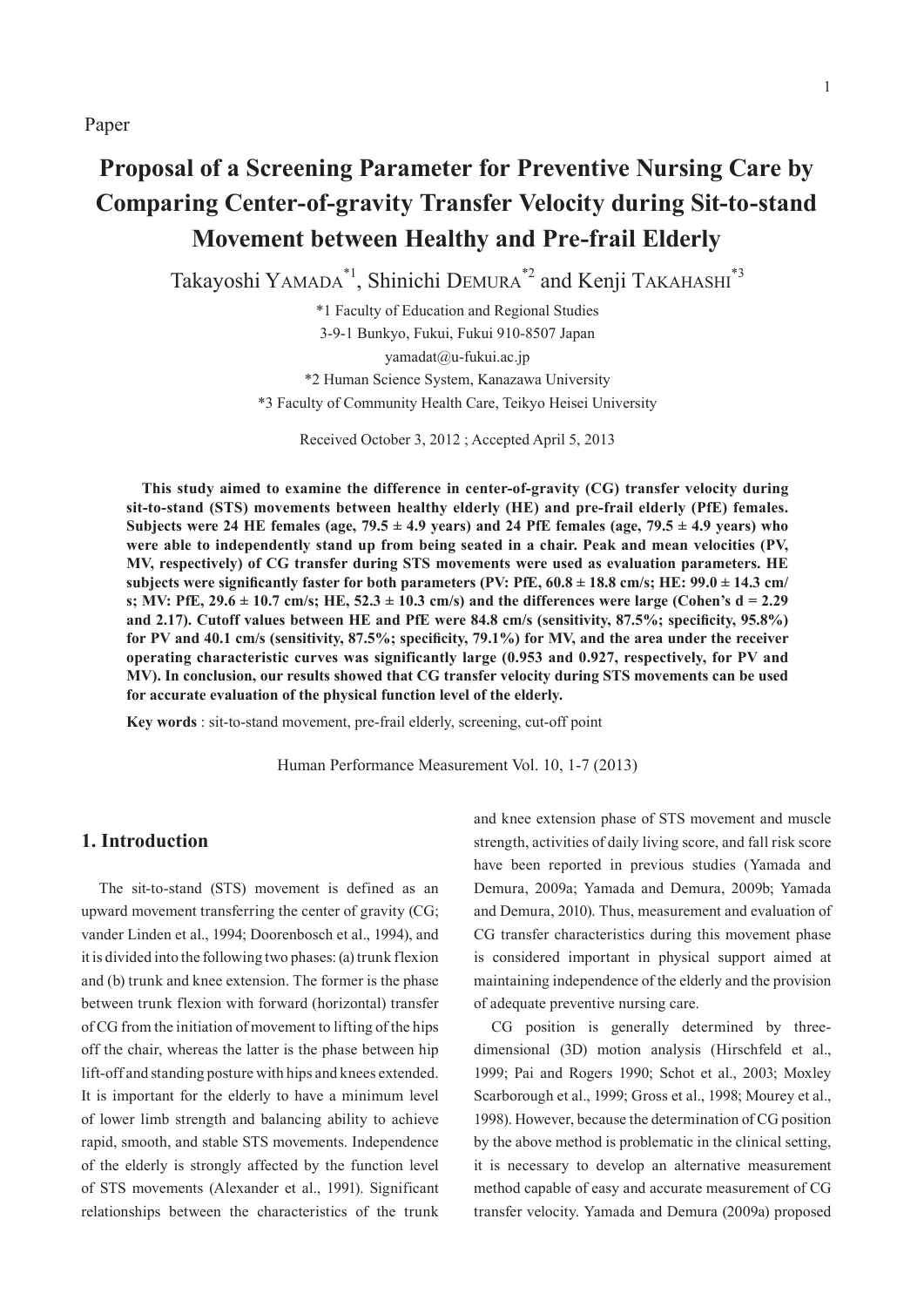a method of measuring transfer velocity of the iliac crest which yields a similar displacement to CG during STS movements, and they examined the reliability of measured values and the relationship with lower limb strength in young adult males. Consequently, the above method was reported to be capable of easy and accurate measurement and evaluation of CG transfer velocity during STS movements, and with very good reliability intraclass correlation coefficient (ICC) = 0.85 and moderate relationship with lower limb strength ( $r = 0.46$ ). However, an adequate screening parameter aimed at preventive nursing care has not been proposed to date.

When assistance or nursing care is required, a great deal of work and time input is required to improve the level of physical function so that individuals can regain their independence. This is the focus of preventive nursing care. Community support projects have recently been developed in Japan for the elderly who need assistance or nursing care, the so-called pre-frail elderly (PfE). This group is defined as elderly subjects >65 years of age with marked decrease in vital functions, such as motor and oral functions, and who are likely to need nursing care in the near future. According to the Ministry of Health, Labour and Welfare (2011), this group totaled 943,344 (3.2% of the elderly population of 29,066,130) in March 2011. Although an increase in the numbers falling into this group in future as well as that of the elderly needing assistance or nursing care is of concern, the focus of many projects related to assistance or nursing care status of the PfE is aimed at preventing their condition from deteriorating. Therefore, it is desirable to create a screening parameter for the PfE with a certain level of physical function and who can participate in a physical improvement program. Such a parameter would be calculated on the basis of a marked decrease in vital functions as its baseline.

Therefore, this study aimed to clarify whether a simple and easy method of evaluating physical function using CG transfer velocity could discriminate between physical function in the PfE and healthy elderly (HE), and to calculate the cutoff value of the above transfer velocity during STS movements with regard to preventive nursing care.

## **2. Methods**

#### **2.1. Subjects**

Study participants were 24 HE females (age, 79.5  $\pm$ 4.9 years; height,  $145.1 \pm 4.8$  cm; body mass,  $46.3 \pm 7.3$ kg) and 24 PfE females (age,  $79.5 \pm 4.9$  years; height, 143.3  $\pm$  5.9 cm; body mass, 47.9  $\pm$  7.9 kg) with no lower limb disorders, who were capable of standing up independently from a chair. PfE were defined as elderly subjects (>65 years) with a high likelihood of needing nursing care in the near future and judged by the answer for basic check list used in grasping target for second prevention operations by the Ministry of Health, Labour and Welfare. From the results of this basic check list, the elderly who were judged to target for second prevention were indicated as requiring preventive nursing by the Community General Support Centers of individual local governments and guided to participate in the operations of second prevention by day care or visiting. The present subjects were judged to target for second prevention by the basic check list, and to participate in a program aimed at improving locomotor and oral cavity function, nutrition, gonalgia, lumbago and prevention/supporting staying indoors, cognitive function, and depression by day care. No significant intergroup differences were found in regard to age and physical characteristics (Table 1). All

Table 1. Age and physique characteristics of the healthy and pre-frail elderly

|               | Pre-frail elderly |     | Healthy elderly |           |         |       |      |
|---------------|-------------------|-----|-----------------|-----------|---------|-------|------|
|               | $n = 24$          |     | $n = 24$        |           | t-value | р     | d    |
|               | Mean              | SD  | Mean            | <b>SD</b> |         |       |      |
| Age, years    | 79.5              | 4.9 | 79.5            | 4.9       | 0.03    | 0.977 | 0.01 |
| Height, cm    | 143.3             | 5.9 | 145.1           | 4.8       | 1.12    | 0.268 | 0.33 |
| Body-mass, kg | 47.9              | 7.9 | 46.3            | 7.3       | 0.70    | 0.490 | 0.21 |
|               |                   |     |                 |           |         |       |      |

d Cohen's d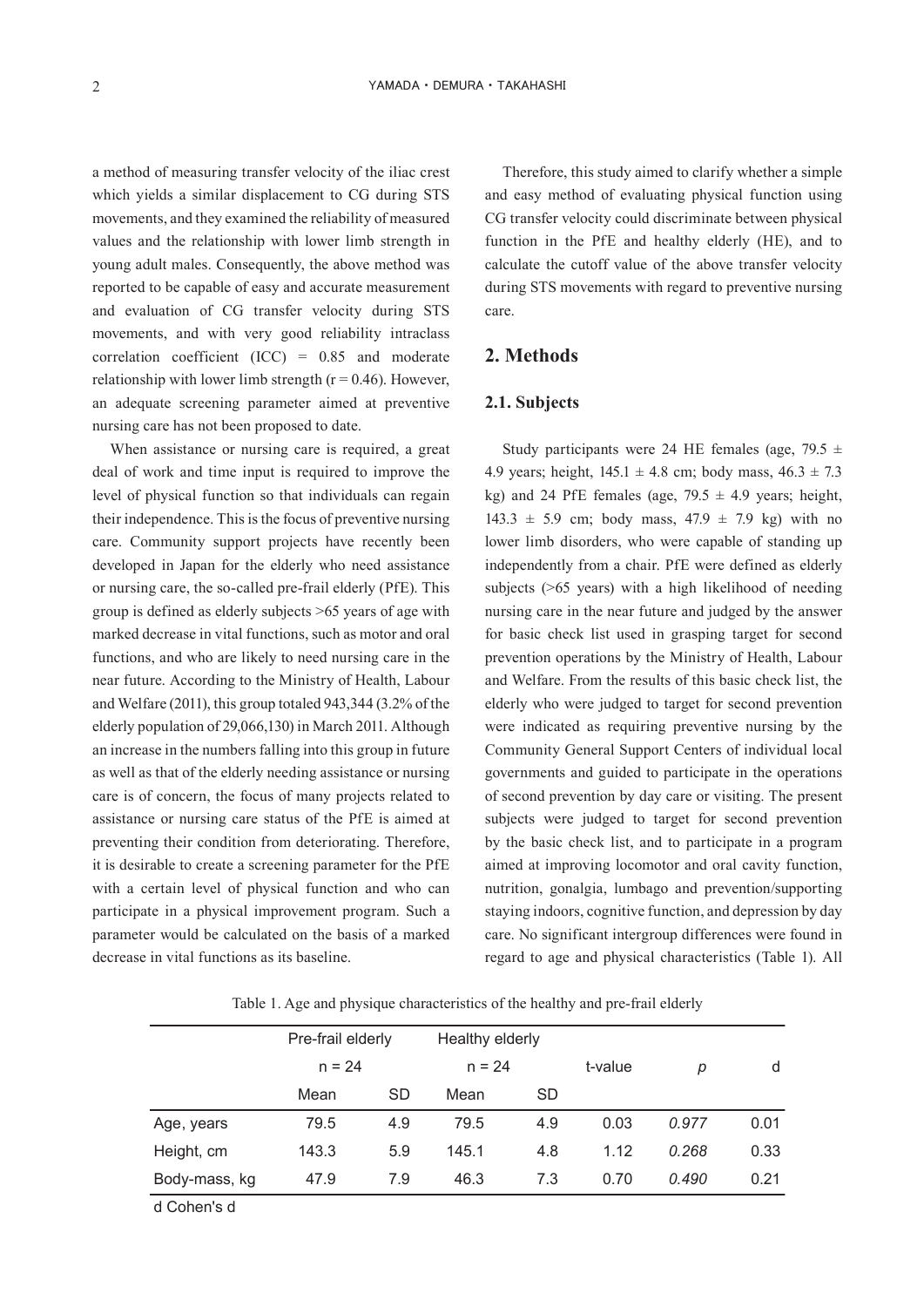subjects underwent a physical examination and were judged capable of participating in the present study. Written informed consent was obtained from all subjects after they had been given a full explanation of the study purpose and protocol. The study protocol was approved by the Ethics Committee on Human Experimentation of Faculty of Education, Kanazawa University (authorization number: 19-18).

#### **2.2. Experimental equipment**

Figure 1 shows the experimental schema of the study. CG transfer velocity during STS movements was measured by FITRO Dyne Premium (Fitronic s.r.o., Slovakia). This device measures the length of a cord pulled or returned from the bobbin, and incorporates a built-in rotary encoder. As shown in Figure 1, subjects wore a belt at the level of the iliac crest. The cord was fixed at this position on the belt, and the length that the cord moved was measured against time with each STS movement. CG is located abdominally during the sitting posture but transfers to and stabilizes at the lumbar spine during movement (Ebara and Yamamoto 2001). Iliac crest transfer velocity measured from the distance traveled by the cord length against time is assumed to reflect CG transfer velocity during STS movements. Data were uploaded to a personal computer every 0.001 s.

#### **2.3. Experimental procedure**

Prior to measurement of CG transfer velocity during STS movements, subjects were instructed to adopt



#### **2.4. Parameters**

Figure 2 shows a typical example of changes in CG transfer velocity over time during STS movements for the two parameters selected in this study, which were selected in reference to a study by Schot et al. (2003): maximum and mean velocity of CG transfer from start to finish of the movement. The mean value of two trials was used for analysis.

#### **2.5. Statistical analysis**

Intertrial reliability of peak velocity and mean velocity (PV and MV, respectively) of CG transfer during STS movements in both groups was examined by intraclass correlation coefficient (ICC). An independent t-test was used to examine intergroup difference between PV and MV of CG transfer during STS movements, and mean difference was calculated by Cohen's d (Cohen, 1988). Moreover, an adequate cutoff value for PV and MV of CG transfer during STS movement for both groups



Figure 1. Experimental schema



Figure 2. Parameters selected in this study CG center of gravity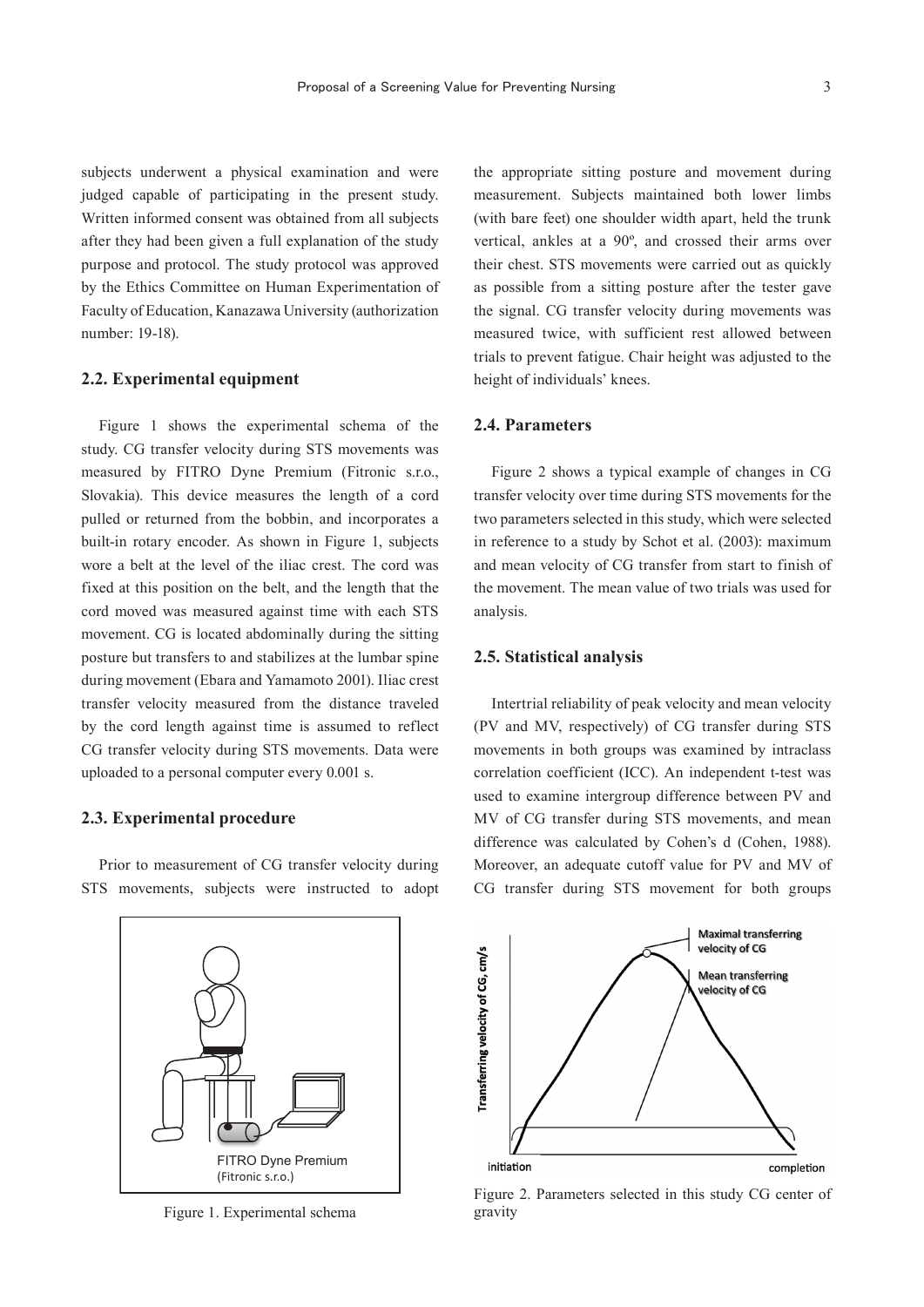was calculated by the area under the receiver operating characteristic (ROC) curve (AUC) and 95% confidence intervals (CI), sensitivity, and specificity by ROC analysis. The cutoff value was determined by both of the following indices: minimum =  $(1 -$  sensitivity)<sup>2</sup> +  $(1 -$ − specificity)2 (Perkins and Schisterman 2006; Akobeng 2007); and maximum = sensitivity + specificity  $-1$  (Fluss et al., 2005; Akobeng 2007). p-values of <0.05 indicated statistical significance.

## **3. Results**

Table 2 shows the intertrial reliability coefficients of PV and MV for CG transfer velocity during STS movements for both groups. No significant difference was observed in both parameters in both groups, and coefficients were significantly high (ICC =  $0.77-0.94$ ). Figure 3 shows typical examples of changes in CG transfer velocity during STS movements in both groups. In both groups, transfer velocity increased at the start of STS movement and decreased after reaching a peak value. Peak transfer velocity in HE was higher and was attained sooner than that in PfE. Figure 4 shows mean intergroup differences in CG transfer velocity. Both parameters were significantly higher in HE females than in the PfE females ( $d = 2.29$ ) and 2.17, respectively). Figure 5 shows ROC curves, AUC, sensitivity, specificity, and cutoff values for PV and MV of CG transfer during STS movements. AUC (0.953 and 0.927, respectively), sensitivity (87.5% for both parameters), and specificity (95.8% and 79.1%, respectively) for both parameters were favorable, with cutoff values of 84.8 and 40.1 cm/s for PV and MV, respectively.

#### **4. Discussion**

Intertrial reliability coefficients of PV and MV of CG transfer during STS movement were high  $(ICC =$ 0.77–0.94; Table 2) in both groups. Hanke et al. (1995) performed a 3D motion analysis on fast, normal, and slow STS movements in young adults, and examined the intertrial reliability of the peak values of CG momentum and time taken to attain these. Consequently, although intertrial reliability coefficients of time to attain peak



Figure 3. Typical example of the change in center of gravity transferring velocity during STS movement in the healthy and pre-frail elderly CG center of gravity

| In the healthy and pre-mail enterly |                           |    |           |           |           |           |         |       |      |       |
|-------------------------------------|---------------------------|----|-----------|-----------|-----------|-----------|---------|-------|------|-------|
|                                     |                           |    | 1st trial |           | 2nd trial |           | F-value | р     | ICC  | p<    |
|                                     |                           | n  | Mean      | <b>SD</b> | Mean      | <b>SD</b> |         |       |      |       |
| Maximal velocity<br>of CG, cm/s     | <b>Healthy</b><br>elderly | 24 | 97.7      | 13.9      | 100.3     | 17.5      | 3.67    | 0.068 | 0.90 | 0.001 |
|                                     | Pre-frail<br>elderly      | 24 | 58.5      | 20.2      | 63.0      | 18.9      | 0.84    | 0.369 | 0.77 | 0.001 |
| Mean velocity<br>of CG, cm/s        | Healthy<br>elderly        | 24 | 51.9      | 10.9      | 52.8      | 11.7      | 1.35    | 0.258 | 0.94 | 0.001 |
|                                     | Pre-frail<br>elderly      | 24 | 28.9      | 10.7      | 30.2      | 11.4      | 0.21    | 0.650 | 0.80 | 0.001 |
|                                     |                           |    |           |           |           |           |         |       |      |       |

Table 2. Trial-to-trial reliability of the peak and mean velocity of CG transfer during STS movement in the healthy and pre-frail elderly

CG: center of gravity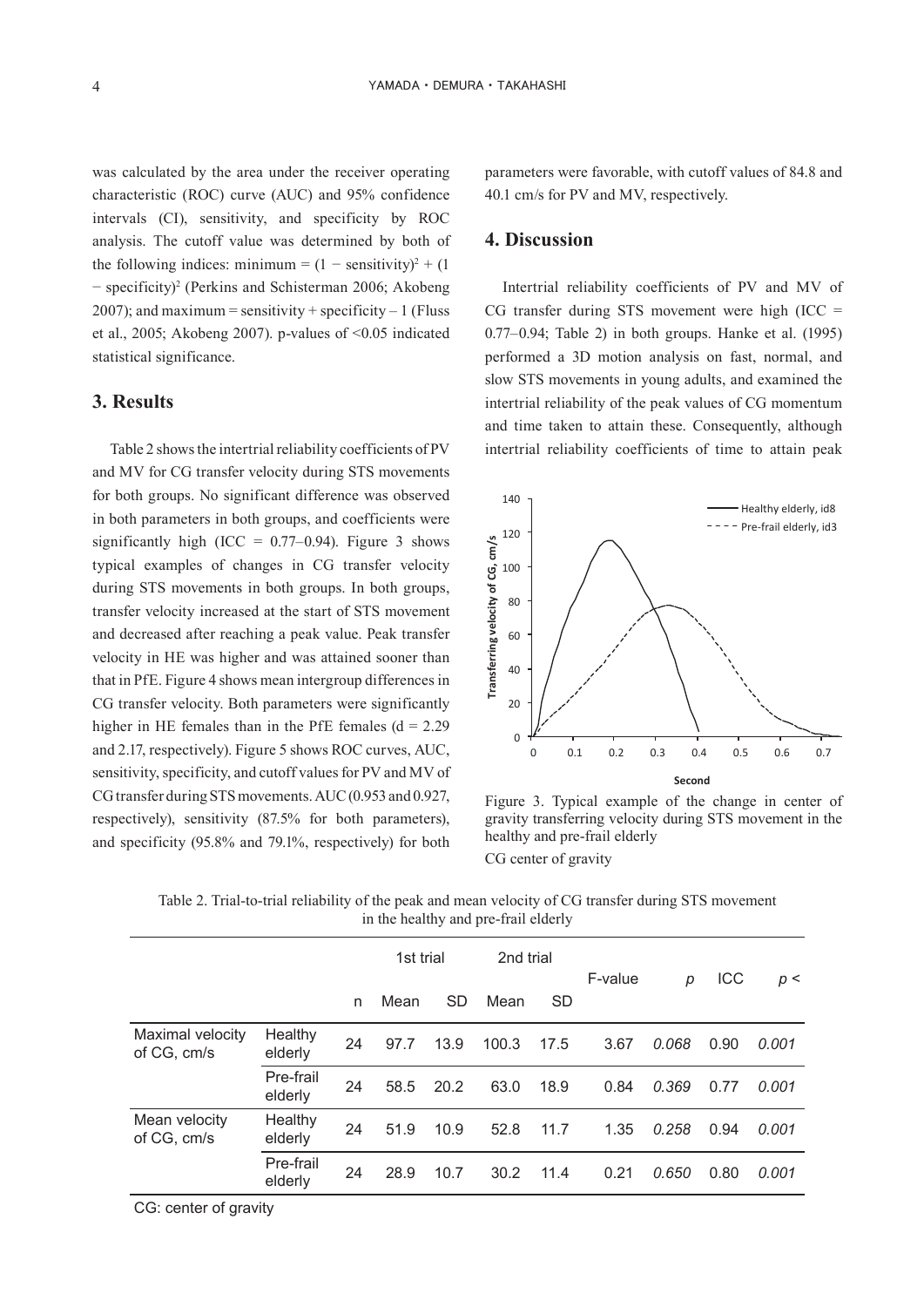

Figure 4. The difference of the peak (A) and mean (B) velocity of center of gravity transferring during STS movement between healthy and pre-frail elderly





Figure 5. ROC curve, AUC and cut-off value of the peak and mean velocity of center of gravity transferring during STS movement

 $* p < .05$ , CI Confidence interval

value at all speeds were moderate or low, the peak value was very high ( $>0.81$ ), and these authors reported their findings as being useful in the clinical evaluation of physical function. The reliability coefficient of both parameters selected in the present study was equal to or greater than that of the parameters selected for 3D motion in the report by Hanke et al. Although the parameters in the present study were not evaluated by 3D motion analysis, the ease of measurement of these parameters may be more applicable to the clinical evaluation of physical function. In short, investigation using 3D motion analysis is difficult because of the necessity of placing markers and it requires complicated data processing. Moreover, when subjects are selected from the PfE as in the present study, it is desirable that they fully understand the test conditions and a large burden is not placed upon them. In particular, the PfE have decreased cognitive and vital functions in addition to a marked decrease in physical function, and it is highly likely that they will require assistance or nursing care in future. Thus, because the intertrial reliability of the values measured in this study was found to be high, with a marked decrease in both physical and cognitive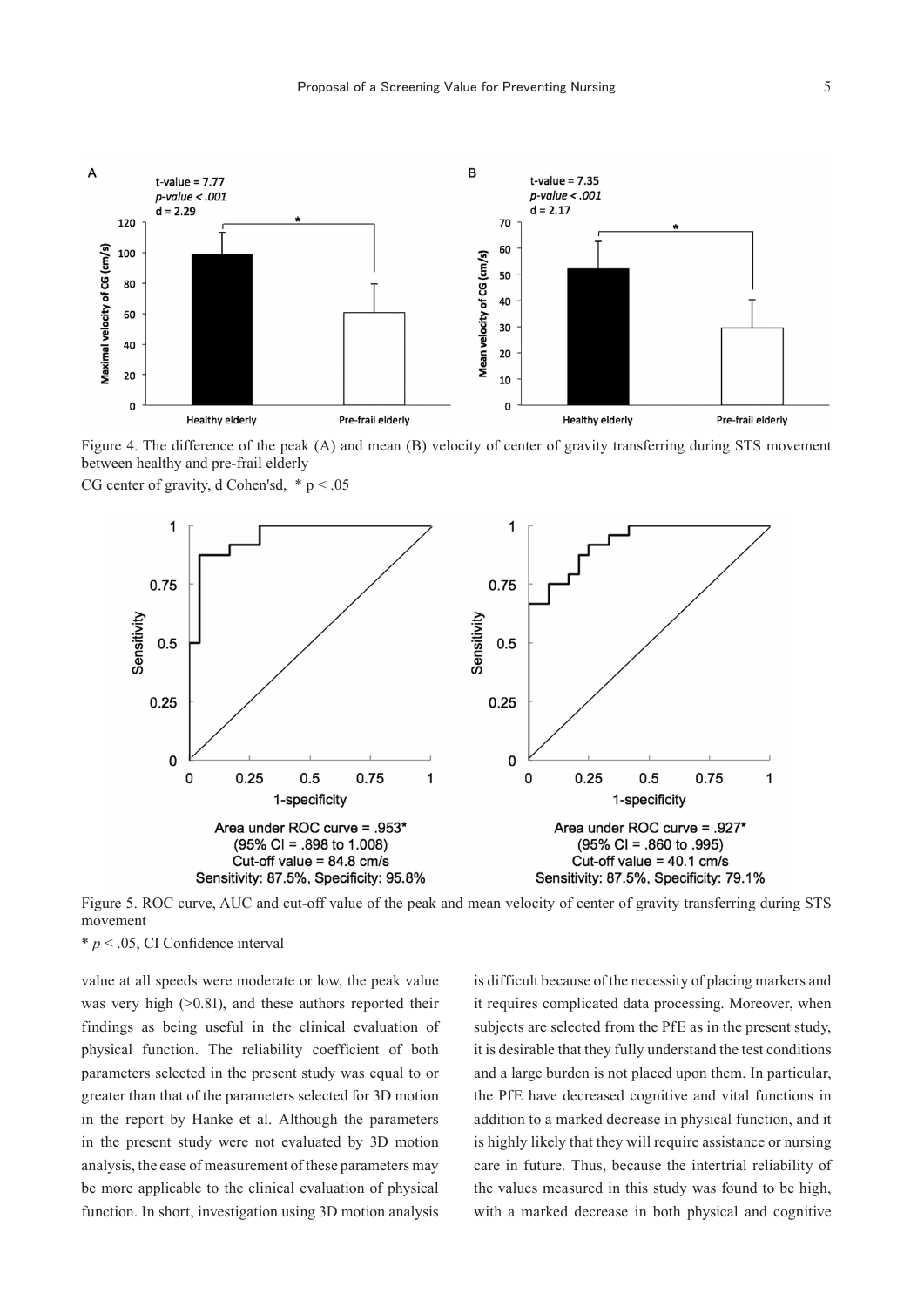functions in both groups, the test method described here is considered applicable for such individuals.

The time to attain peak value and resolution of CG transfer velocity in HE were very similar to those observed in young adults in a study by Yamada and Demura (2009a). That study examined the relationship between CG transfer velocity during STS movements and isometric knee extension strength in young adults using a similar method to that of the present study. However, peak values differed twofold (HE in the present study, approximately 120 cm/s; young adults reported in Yamada and Demura, approximately 210 cm/s). Moreover, the magnitude of, and time to attain peak value were markedly lower and slower, respectively, in PfE than in HE and young adults (Figure 3). The findings of the study by Yamada and Demura in regard to time course of CG transfer velocity during STS movements are similar to those for PV and MV noted in the present study. Yamada and Demura (2009a) reported significant and moderate relationships between the same parameters used in the present study and isometric knee extension strength recorded in young adults. Moreover, Schot et al. (2003) examined changes in CG transfer velocity during STS movements with strength training, and reported that movement speed and stability of STS movements was enhanced following training. From the foregoing, it can be inferred that the ability to carry out STS movements is dependent on muscle strength and power, and that decreased velocity of CG transfer during STS movements in both groups in our study as compared with young adults may be attributed to compromised physical functions such as muscle strength and power. Moreover, such restriction on movement may be more marked in PfE than in HE, and the parameters investigated in our study are deemed to be useful in discriminating between the two groups with regard to their future requirements for assistance and nursing care.

The cutoff values for PV and MV during STS movements, which discriminate between HE and PfE, were 84.8 cm/s (sensitivity, 87.5%; specificity, 95.8%) and 40.1 cm/s (sensitivity, 87.5%; specificity, 79.1%), respectively. Moreover, AUC for both parameters (>0.9) was high (PV: AUC = 0.953, 95% CI = 0.898–1.008; MV: AUC = 0.927, 95% CI = 0.860–0.995). Akobeng (2007) classified the discriminant ability of this test on the basis of AUC as either high  $(>0.9)$ , moderate  $(0.7-0.9)$ , or low  $(0.5-0.7)$ , and reported that values  $>0.9$  were desirable in

screening tests. Because PV and MV of CG during STS movements in this study fulfilled Akobeng's criteria, they are judged as useful screening parameters capable of discriminating between HE and PfE. Moreover, sensitivity and specificity of both cutoff values were high for both parameters. Hebert et al. (1996) altered the sensitivity and specificity of cutoff values that had discriminated against the risk of lowered physical function in the communitydwelling elderly in previous studies, and reported values of 79%–97% and 50%–82%, respectively. Seino et al. (2009) constructed a test battery for PfE and examined the cutoff value that discriminated between HE and PfE, reporting sensitivity and specificity as 82.2% and 81.9%, respectively. In the present study, the sensitivity and specificity for PV and MV of CG transfer during STS movements were equal to and greater than those of the abovementioned studies. However, those studies screened physical functions in the elderly using numerous (4–11) items, and it is considered desirable in such studies to use fewer screening items over a shorter time span with regard to the physical demands of such tests. Although CG transfer velocity during STS movements in this study was evaluated by only one test, this was judged to be very useful because this test can accurately screen PfE with minimum inconvenience. Meanwhile, Seino et al. (2009) examined the cross-validity of their cutoff value and reported that this was capable of screening with high precision among subjects. Because cross-validity was not examined in the present study, we cannot comment on whether similar results could be obtained using other subjects. However, similar results may be obtained because our method showed greater precision than that of Seino et al. (2009). Further research is required to compare results from different studies.

## **5. Conclusion**

CG transfer velocity during STS movements is a useful parameter with which to evaluate physical function status and screen the PfE.

## **References**

Akobeng, A. K. (2007) Understanding diagnostic tests 3: Receiver operating characteristic curves. Acta